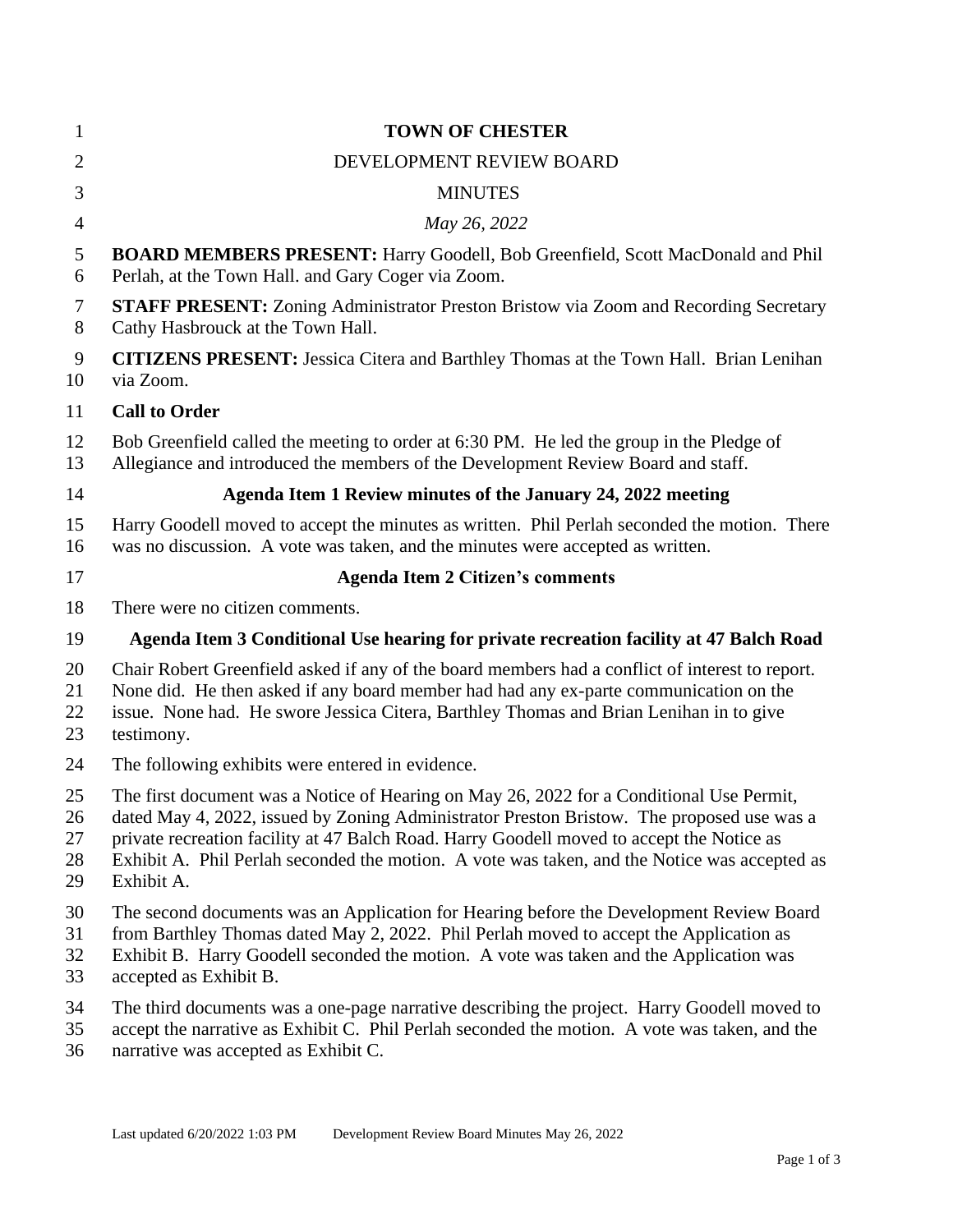- The fourth document was a photograph of the proposed sign for the facility. Harry Goodell
- moved to accept the photograph as Exhibit D. Phil Perlah seconded the motion. A vote was
- taken, and the photograph was accepted as Exhibit D.
- The fifth document was a one-page overall site plan of a septic system designed for the site by
- Brian Rapanotti. Harry Goodell moved to accept the site plan as Exhibit E. Phil Perlah
- seconded the motion. A vote was taken, and the site plan was accepted as Exhibit E.
- The sixth document was a list of six abutters who were notified of the hearing. Harry Goodell
- moved to accept the list as Exhibit F. Phil Perlah seconded the motion. A vote was taken, and
- the list was accepted as Exhibit F.
- The seventh document was a letter from Chester Police Chief Richard Cloud to Zoning
- Administrator Preston Bristow stating that he recommended traffic safety and parking will not be
- an issue for the project. Harry Goodell moved to accept the letter as Exhibit G. Phil Perlah
- seconded the motion. A vote was taken, and the letter was accepted as Exhibit G.
- Barthley Thomas gave a short history of the project, saying he had purchased the land 18 months
- ago when Mackenzie field had set up a permanent women's volleyball court, which would not
- accommodate a mixed team. He said Brian Rapanotti had designed a septic system. Jessica
- Citera said the septic system was designed to handle use by the volleyball league 3 to 4 days a
- week. She said as many as 150 people are connected to their volleyball league.
- Robert Greenfield asked about the league. Jessica Citera said she and Kelly Kehoe are agents for
- the league. Barthley Thomas owns the land with Jessica and they rent the facility to the
- volleyball league.
- Jessica said the pavilion being constructed was placed on the footprint of the original storage
- shed. The shed had been partly in the current 50-foot side setback and the pavilion would be as well.
- Phil Perlah looked up the Chester Volleyball league online and noted that the State of Vermont
- had classified it as a non-profit organization. Jessica was surprised to hear it was classified as a
- non-profit and said she would verify the status and correct it.
- Robert Greenfield read from the staff document prepared about the project by Zoning
- Administrator Preston Bristow. Phil Perlah proposed that the permit forbid amplified audio on
- the property. Brian Linehan, an abutter, expressed concern about late night noise and glare from
- lights. He was in favor of not allowing amplified audio. It was established that the large poles
- between the volleyball courts would have lights on them. Jessica Citera said the lights will be
- downward facing and shielded. She explained that bright lights interfered with playing
- volleyball. Harry Goodell said it was important the lights did not glare into traffic on Route 11
- or Balch Road.
- The board discussed how late the facility would be open for volleyball games and how best to
- determine a closing time. Phil Perlah suggested that a limit on the start time for the last game of
- the day would ensure the last game would be completed. Another thought was to simply
- establish a time the facility would be closed to all but maintenance staff. The Performance
- standard for noise requires a decibel level of less than 70 between the hours of 8:00 PM and 7:00
- AM. Jessica and Barthley said that games will often run past 8:00 PM. Jessica suggested games
- would run until 9:00 PM. Another suggestion was that volleyball league activity would cease at